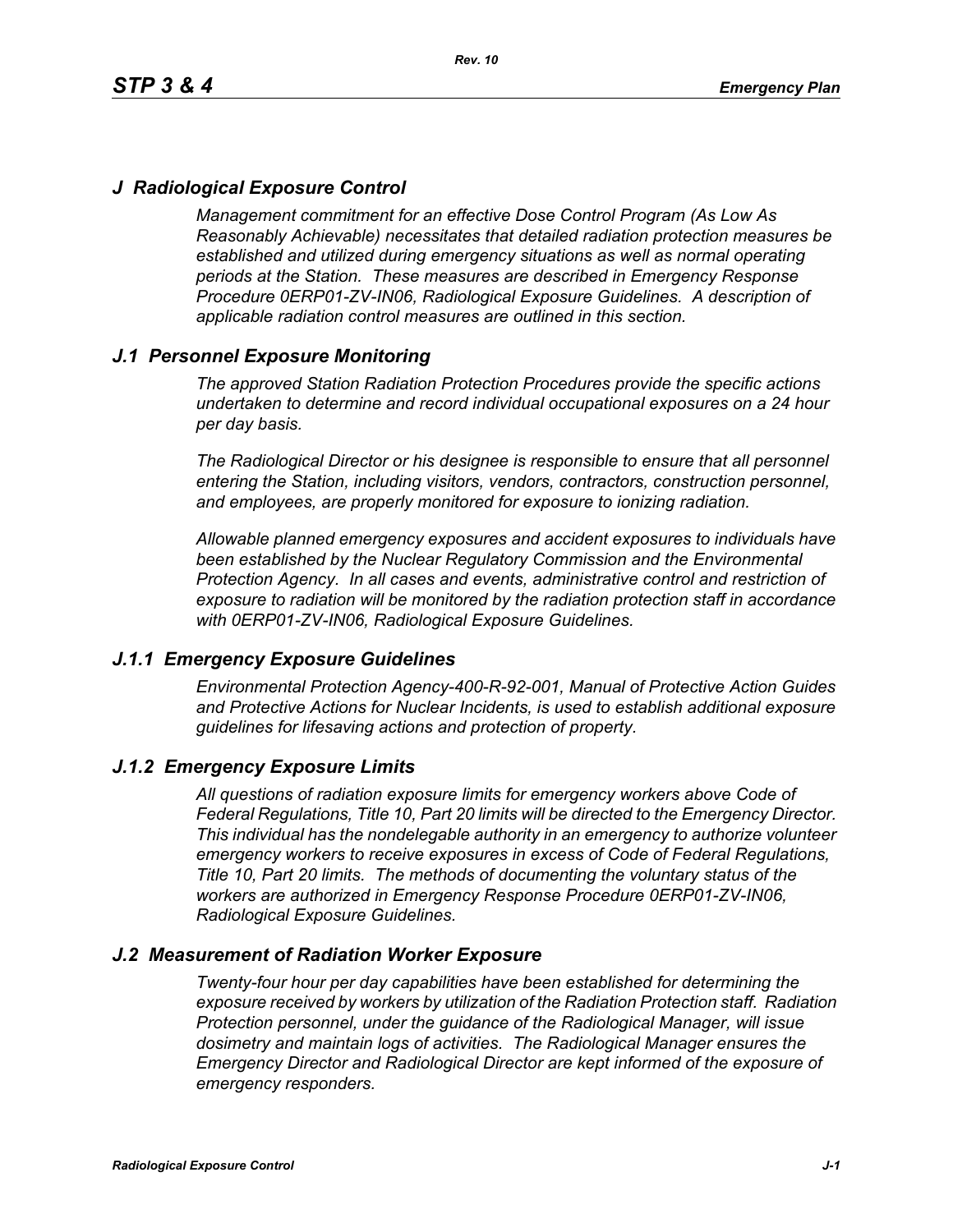## *J.3 Contamination Control and Preventive Measures*

*Preventive measures will be taken to minimize direct exposure to or ingestion of* radioactive materials. This will include timely processing of all solid, liquid, and *gaseous wastes using the Station radioactive waste processing systems in accordance with established plant procedures or other waste processing systems as necessary. Other contamination control measures are described in detail in the Station's Radiation Protection Program, the Emergency Response Procedures, and are summarized as follows:*

*In order to avoid personnel contamination or the spread of contamination in the Station areas, contaminated areas will be designated and clearly identified. Access to these areas will be controlled and appropriate protective clothing will be specified to minimize personnel contamination and the spread of contamination. Limits for the use of protective clothing are specified in the Station Radiation Protection Procedures. Personnel and equipment leaving the controlled area are monitored to assure that the limits for contamination control are met. If personnel become contaminated, Station Radiation Protection operating procedures will be implemented.* 

*In general, contaminated areas and materials are permitted to return to normal use when areas meet the Station Radiation Protection Program contamination limits. Some areas and equipment may be returned to service prior to achieving these limits. In such cases, special precautions and measures are taken to prevent personnel contamination and to limit the spread of contamination.*

### *J.4 Drinking Water and Food Contamination Control*

*Drinking water and food supplies are not allowed in contaminated or potentially contaminated areas. If the potential exists for food or water to become contaminated in normally clean areas, Radiation Protection personnel will perform appropriate surveys and sample analysis, respectively.*

*If contamination is found, appropriate actions will be taken based on the levels of contamination and its location.*

### *J.4.1 Surveys of Emergency Response Facilities*

*Radiological surveys of the emergency response facilities and the assembly area for habitability will be performed on a frequent basis. These surveys will include radiation levels and contamination and airborne radioactivity concentrations. Drinking, smoking, and eating are prohibited during a radiological incident in areas where the potential for contamination exists.*

#### *J.4.2 Airborne Releases*

*In the event of an airborne release of radioactive materials, samples will be collected by Station personnel, and State and other agencies. These samples are analyzed and the results recorded and reported to the Emergency Director and the Department of State Health Services for appropriate offsite protective action recommendation decisions.*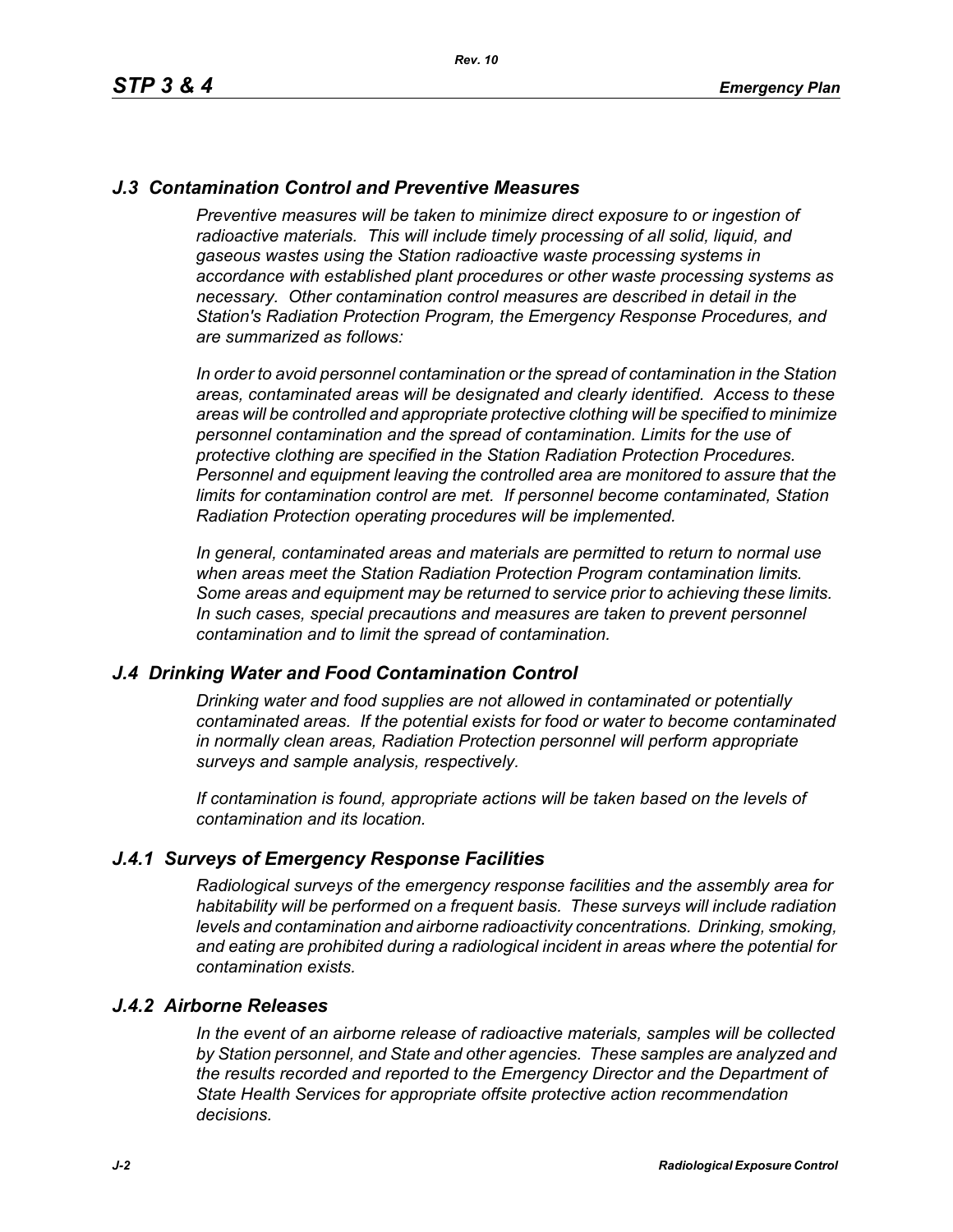# *J.4.3 Colorado River & Selected Wells*

*Selected wells are analyzed for radioactivity as part of the Radiological Environmental Monitoring Program at the Station. Surface water from the Colorado River is sampled at several locations upstream and downstream of the Station's river discharge. These samples are analyzed for gross activity as part of the Radiological Environmental Monitoring Program.*

### *J.5 Radiological Medical Considerations*

*Responses to personnel injuries are in accordance with guidelines set forth in 0POP04-ZO-0004, Personnel Emergencies and 0PGP03-ZA-0106, Emergency Medical Response Plan. Normally, in the event a personnel injury occurs in a Radiologically Controlled Area and the person requires offsite medical aid, the person will be taken to the Radiologically Controlled Area Access Control Point. The person is monitored for contamination and, if found to be below the levels for personnel contamination, the person is treated as a normal industrial accident and first aid will be supplied by Station medical assistance personnel. If additional treatment is required, the Station shall transport the person to the Matagorda General Hospital or Palacios Community Medical Center for treatment. Transportation will be provided by the site with Station medical staff in attendance or a contractor ambulance service.*

### *J.5.1 Personnel Contamination*

*In the event, the person is contaminated above the levels for personnel contamination, reasonable efforts will be made to decontaminate the person at the Radiologically Controlled Area Access Control Point. If this can not be done due to the nature of the injury and/or hospitalization is required immediately, medical treatment and transportation to the hospital will take priority. The person will be placed in clean protective clothing or wrapped in a clean blanket time permitting, to minimize the spread of contamination.*

### *J.5.2 Health Physics Supervision*

*A Radiation Protection Technician will accompany the individual to the hospital. Health Physics Supervision should meet the person at the hospital. The medical facility will be notified when a contaminated patient is being transported for treatment to allow for establishment of the radiological treatment area.*

### *J.5.3 Hospital Procedures*

*When the victim arrives at the medical facility, the staff of the hospital will follow their procedures to handle this type of injury. Radiation Protection personnel will conduct surveys to ensure that contamination levels are kept to a minimum and will monitor for contamination until cleanup has been satisfactorily completed.*

### *J.5.4 Contaminated Items*

*Contaminated items will be returned to the Station for decontamination or disposal.*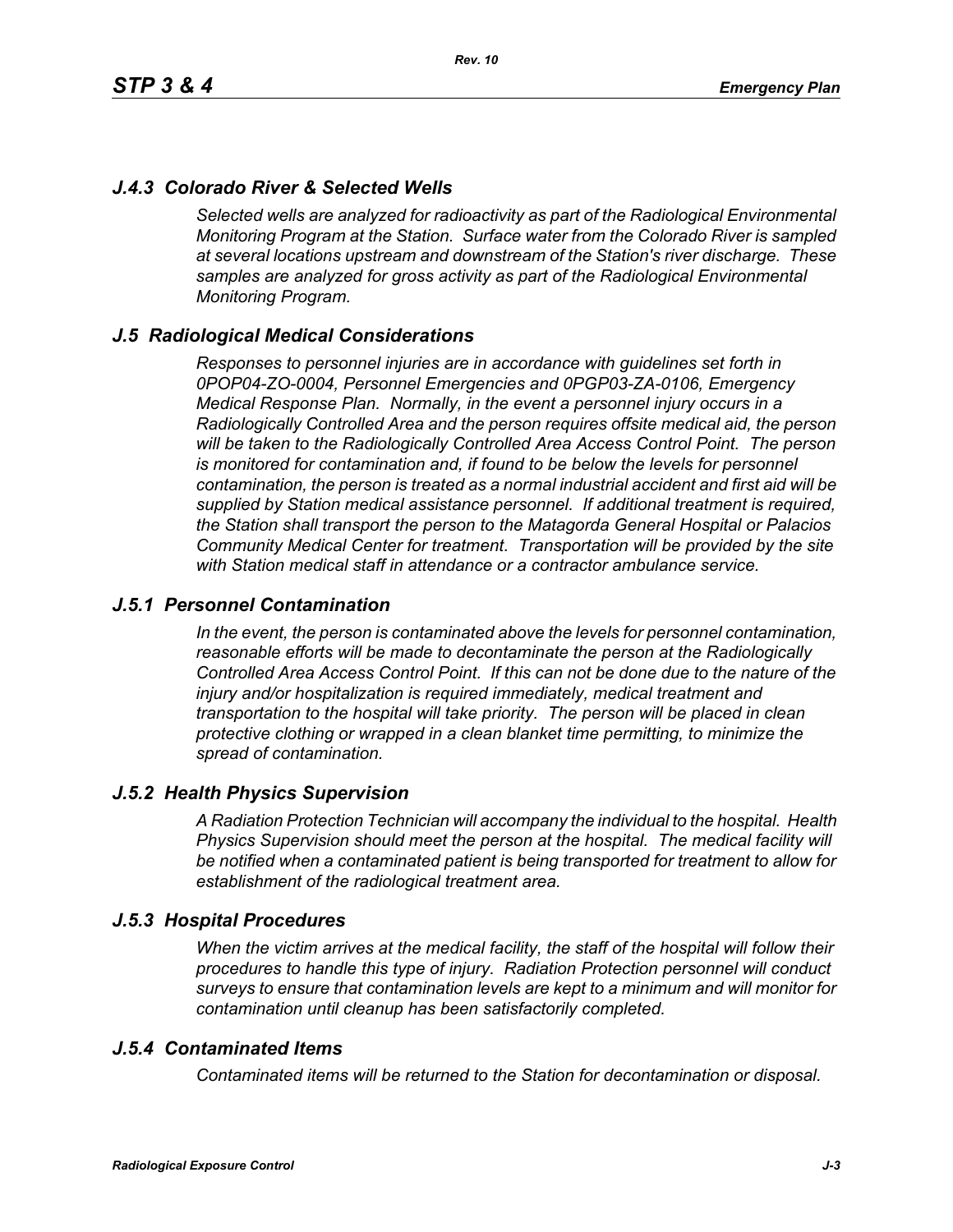# *J.5.5 Radiological Surveys*

*Radiation Protection personnel will perform radiological surveys and assist with establishing radiologically controlled area boundaries in the medical facilities.*

## *J.6 Personnel Evacuation from Station*

- **Personnel evacuated from the site due to a site evacuation shall go to an offsite** *Reception Center or home as determined by the Emergency Director.*
- *Reception centers are activated by the Matagorda County Emergency Management Director.*
- *The Bay City Reception Center is located at the McAllister Middle School.*
- *The Palacios Reception Center is located at the Palacios High School Field House.*
- *At the reception center, Station personnel are monitored for contamination and decontaminated, as necessary, and are registered and given emergency assistance by the reception center staff.*
- *Reception center operations are fully discussed in the Matagorda County Emergency Management Plan and Procedures.*

### *J.7 Offsite Assessment, Evaluation*

*For areas beyond the owner-controlled boundary of the Station, the Department of State Health Services, with assistance from the Governor's Division of Emergency Management, is responsible for the assessment and evaluation of protective action recommendations for the at-risk areas. The Matagorda County Emergency Management Director has the authority to accept, authorize, and implement protective actions.*

- *The State of Texas radiological monitoring teams will identify contamination and/or radiation levels and assist in controlling access within the affected area.*
- *Other state agencies will take action, as necessary, to assess and control land, water, and air within the affected area for public, commercial, and agricultural use.*

# *J.8 Tools and Equipment*

*All tools and items of equipment used in the Radiologically Controlled Areas must be checked for contamination before being taken from the Radiologically Controlled Area.*

- *Vehicles leaving the site will be monitored and decontaminated, as necessary.*
- **Emergency vehicles on life saving missions will not be delayed for radiological** *considerations.*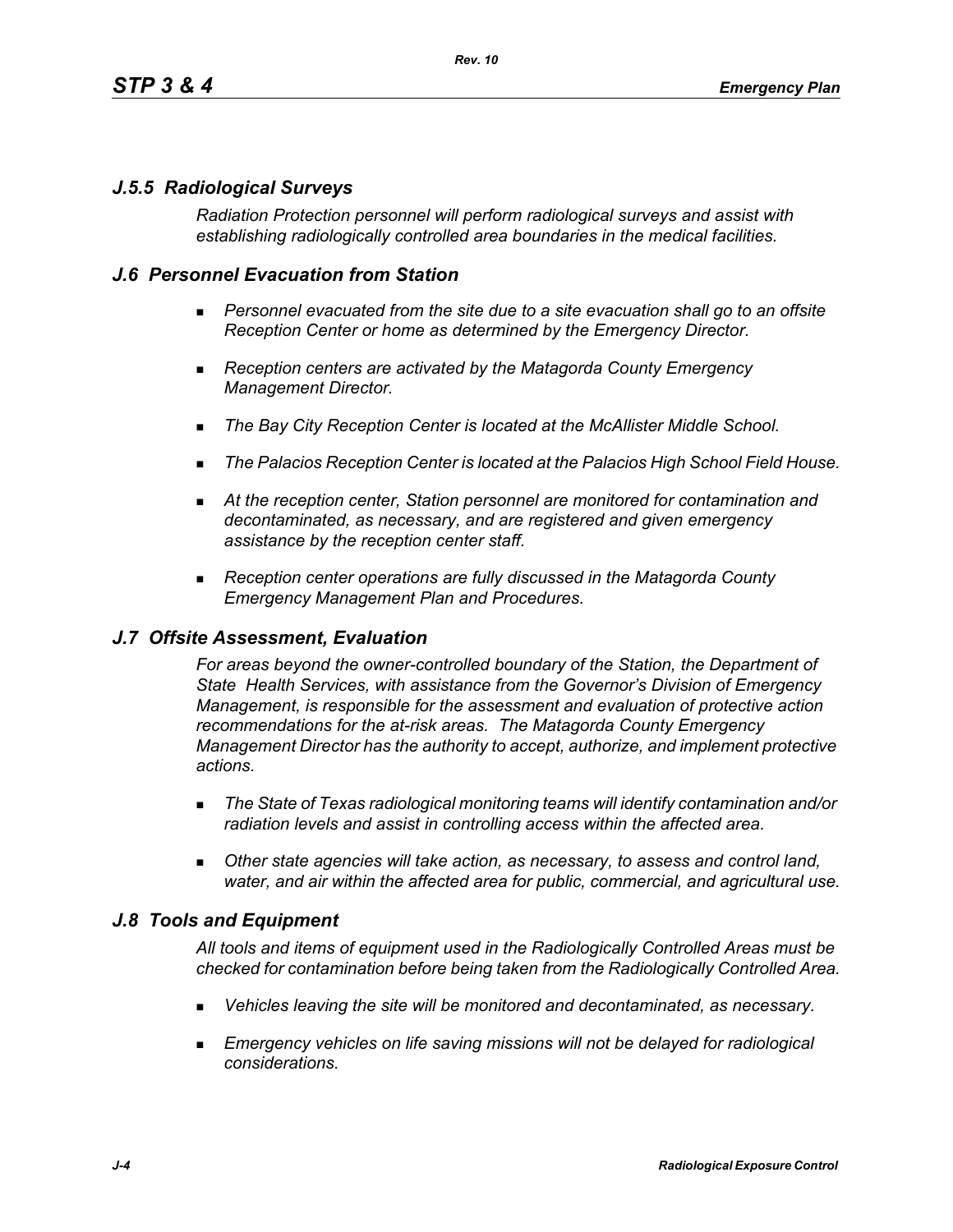# *J.9 Exposure to Airborne Contamination*

*In the event of a major radiation emergency, exposure to airborne concentration of radioactivity will be limited by the following policy:*

- *Whenever practicable, total internal exposure of any individual during an emergency should be maintained As Low As Reasonably Achievable.*
- *Respiratory protection will be used whenever appropriate.*
- *Exposure limits for noble gases are based on beta plus gamma radiation effects to the skin and lens of the eyes.*
- **Potassium Iodide should be issued to all onsite personnel on a voluntary basis at** *a General Emergency or when dose projections onsite or survey results projected exceed twenty-five (25) rem Committed Dose Equivalent to the thyroid. The issuance shall be determined by the Emergency Director and Radiological Director.*

# *J.10 Radiation Monitoring System*

*The Radiation Monitoring System monitors radioactivity in the station. This system, consisting of two subsystems, provides monitoring capability for area radiation and process/effluent stream radiation monitoring. The process/effluent Radiation Monitoring System is comprised of two smaller subsystems, the Liquid Monitoring System, and the Atmosphere Monitoring System. These Subsystems are described in Section H of this Plan and in the Station Final Safety Analysis Reports Section 9.0, 11.0, and 12.0. The Radiation Monitoring System is designed to provide output in normal and emergency operating ranges and is designed to operate in emergency radiation fields.*

### *J.10.1 Model Description*

*The dose assessment models described in procedure 0ERP01-ZV-TP01, Offsite Dose Calculations, provides site specific estimates and predictions of atmospheric effluent transport and diffusion during and immediately after an airborne release. The diffusion model used meets the criteria of a Class A model as defined in NUREG-0654/FEMA-REP-1, Rev. 1 and additionally can perform X/Q calculations, dose and dose rate projections, and deposition rates for the Plume Exposure Pathway Emergency Planning Zone.*

# *J.10.2 Area and Process/Effluent Systems*

*The Area and Process/Effluent Radiation Monitoring Systems are used to classify and assess radiological conditions in accordance with the Station Technical Specifications. These parameters have specific relationships to the Emergency Action Level scheme for classifications of an event by the Initiating Conditions scheme of Section D of this Plan.*